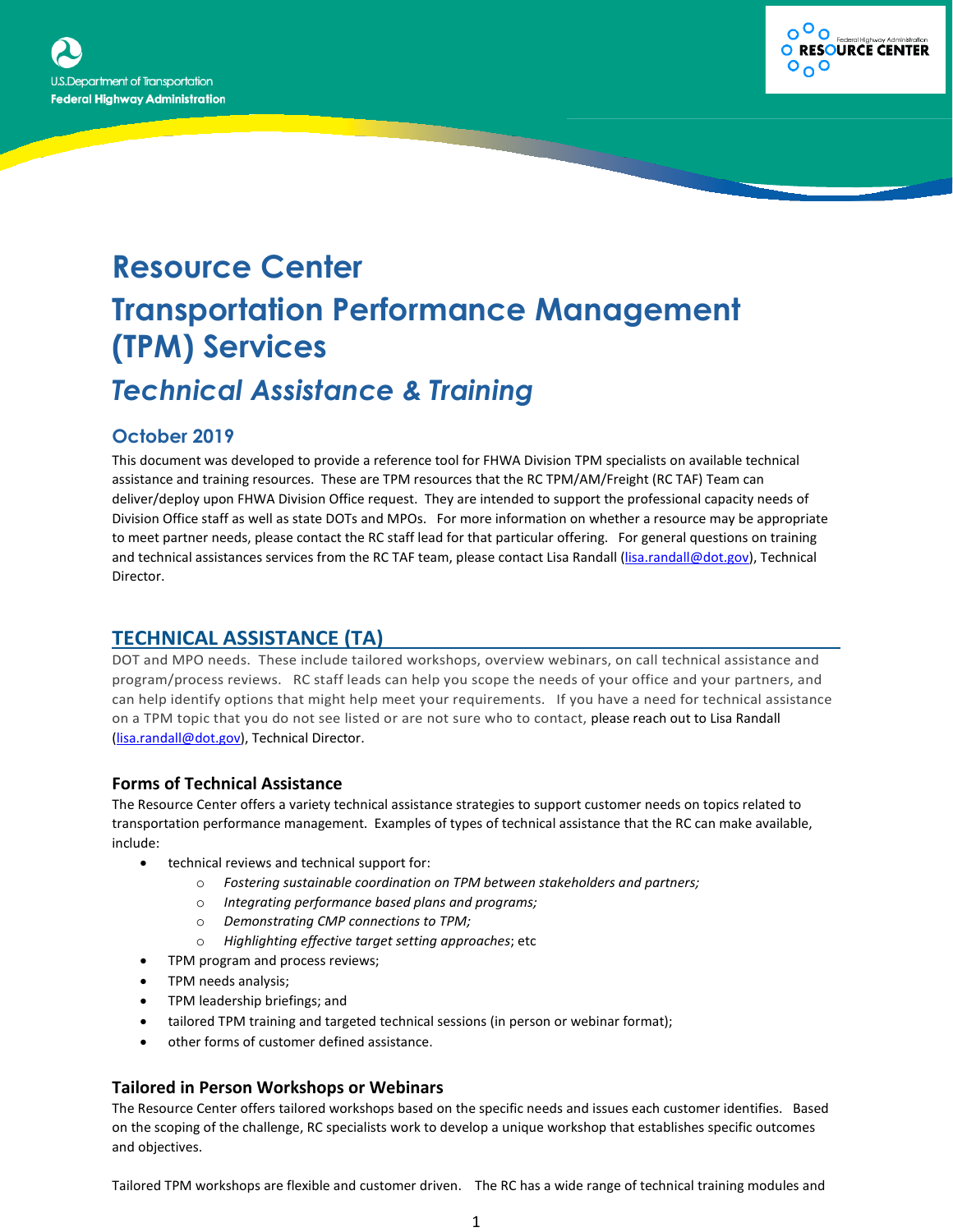exercises that can be "mixed and matched" based on customer need and interest. Customers also drive the length of each workshop. A key outcome of each workshop is an action plan that customers can use to implement specific strategies and improved identified during the workshop. Presentations by state, local and regional participants are encouraged and part of the design of each tailored workshop.

In addition to in person workshops, the Resource Center TAF team also provides a number of knowledge transfer activities through a webinar format. These can be high level overviews of a particular topic or a more detailed examination of a technical or program area. These webinar sessions are led by a RC TAF team member and include a mix of training, discussion and web based interactivity. Sessions are generally one to 4 hours in length but can be shorter or longer based on customer need and interest.

Below is a subset of possible topics that the RC TAF team offers in the areas of transportation performance management. If you do not see a topic where your organization has a specific challenge or need, please contact Lisa Randall, the team's Technical Director, to see what options might be available.

| <b>Tailored In Person</b>                                | <b>Description</b>                                                                                                                                                   | <b>RC POC</b>                  |
|----------------------------------------------------------|----------------------------------------------------------------------------------------------------------------------------------------------------------------------|--------------------------------|
| <b>Workshops</b>                                         |                                                                                                                                                                      |                                |
| <b>Advancing TPM: Data</b>                               |                                                                                                                                                                      | Nick Renna                     |
| <b>Management Approaches</b>                             | Tailored workshop with resulting action plan or webinar Length varies.                                                                                               | Vidya Mysore                   |
|                                                          | Builds awareness of and identifies strategies for improving an organization's data                                                                                   | Tom Kearney                    |
|                                                          | management structure, approaches and integration. Identifies common cross-cutting                                                                                    |                                |
|                                                          | data quality issues and techniques for addressing them.                                                                                                              |                                |
| <b>Advancing TPM: Target</b>                             | Tailored workshop with resulting action plan or webinar. Length varies.                                                                                              | Brian Betlyon                  |
| <b>Setting Processes and</b>                             |                                                                                                                                                                      | Jocelyn Jones                  |
| <b>Approaches</b>                                        | Builds awareness of and strategies for steps and approaches for effective target setting                                                                             | Christina Leach                |
|                                                          | in a transportation performance management environment. Uses case studies,                                                                                           | Eric Pihl                      |
|                                                          | examples and lessons learned for creating approaches that help address specific                                                                                      | Nick Renna                     |
| <b>Advancing TPM: Aligning</b>                           | customer challenges                                                                                                                                                  | Brian Betlyon                  |
| <b>TPM and Performance</b>                               | Tailored workshop with resulting action plan or webinar. Length varies.                                                                                              | Jocelyn Jones                  |
| <b>Based Planning and</b>                                | Builds awareness of and strategies for linking performance based planning and                                                                                        | Christina Leach                |
| Programming                                              | programming concepts, approaches and requirements with a performance                                                                                                 | Eric Pihl                      |
|                                                          | management framework. Identifies opportunities to more effectively integrate                                                                                         | Nick Renna                     |
|                                                          | performance based plans and reviews system performance report requirements                                                                                           |                                |
| <b>Advancing TPM:</b>                                    | Tailored workshop with resulting action plan or webinar. Length varies.                                                                                              | Nick Renna                     |
| <b>Connecting TPM and the</b>                            |                                                                                                                                                                      | Brian Betlyon                  |
| <b>Congestion Management</b>                             | Builds awareness of and identifies strategies for fostering better linkages and                                                                                      |                                |
| <b>Process</b>                                           | connections between congestion management process and federal TPM requirements.                                                                                      |                                |
| <b>Advancing TPM:</b><br><b>Sustainable Coordination</b> | Tailored workshop with resulting action plan or webinar. Length varies.                                                                                              | Brian Betlyon<br>Jocelyn Jones |
| <b>Strategies</b>                                        | Builds awareness of and identifies strategies for fostering effective coordination that is                                                                           | Christina Leach                |
|                                                          | based on strong cooperation and, is comprehensive and ongoing between state DOTs,                                                                                    |                                |
|                                                          | MPOs and transit providers. Links performance based planning and programming                                                                                         |                                |
|                                                          | concepts, approaches and requirements with a performance management framework.                                                                                       |                                |
|                                                          | Identifies opportunities to more effectively integrate performance based plans and                                                                                   |                                |
|                                                          | reviews system performance report requirements                                                                                                                       |                                |
| <b>Role of Analysis in TPM</b>                           | Tailored workshop with resulting action plan or webinar. Length varies.                                                                                              | Eric Pihl                      |
| and Transportation                                       |                                                                                                                                                                      | Nick Renna                     |
| <b>Decision-Making</b>                                   | Builds awareness of analytical approaches and tools that can be used to support all<br>elements of transportation performance management-from strategic direction to |                                |
|                                                          | target setting to programming/investment strategies to reporting, monitoring and                                                                                     |                                |
|                                                          | evaluation. Helps state DOT and MPOs identify specific strategies for improvement in                                                                                 |                                |
|                                                          | their analytical approaches and current tools. Highlights analytical approaches that                                                                                 |                                |
|                                                          | are also useful for cross program and cross asset allocation.                                                                                                        |                                |
| <b>Advancing TPM: Effective</b>                          | Tailored workshop with resulting action plan or webinar. Length varies.                                                                                              | Eric Pihl                      |
| <b>Monitoring, Adjustment</b>                            |                                                                                                                                                                      | Vidya Mysore                   |
| and Evaluation                                           | Builds awareness of approaches and issues that state DOTs and MPOs can use to                                                                                        | Tom Kearney                    |
|                                                          | monitor and evaluate all aspects of their transportation performance management and                                                                                  | Brian Betlyon                  |
|                                                          | asset management programs. Also includes a discussion of target achievement and<br>investment strategies and approaches for the alignment between these can be       |                                |
|                                                          | evaluated.                                                                                                                                                           |                                |
| <b>Communicating TPM to</b>                              | Tailored workshop with resulting action plan or webinar. Length varies.                                                                                              | Brian Betlyon                  |
| <b>Different Audiences</b>                               |                                                                                                                                                                      | Jocelyn Jones                  |
|                                                          | Builds awareness of how the principles and approaches for transportation performance                                                                                 | Christina Leach                |
|                                                          | management and asset management can be communicated to different audiences—                                                                                          | Vidya Mysore                   |
|                                                          | from transportation professionals, DOT and MPO leadership to various public and                                                                                      |                                |
|                                                          | private sector stakeholders.                                                                                                                                         |                                |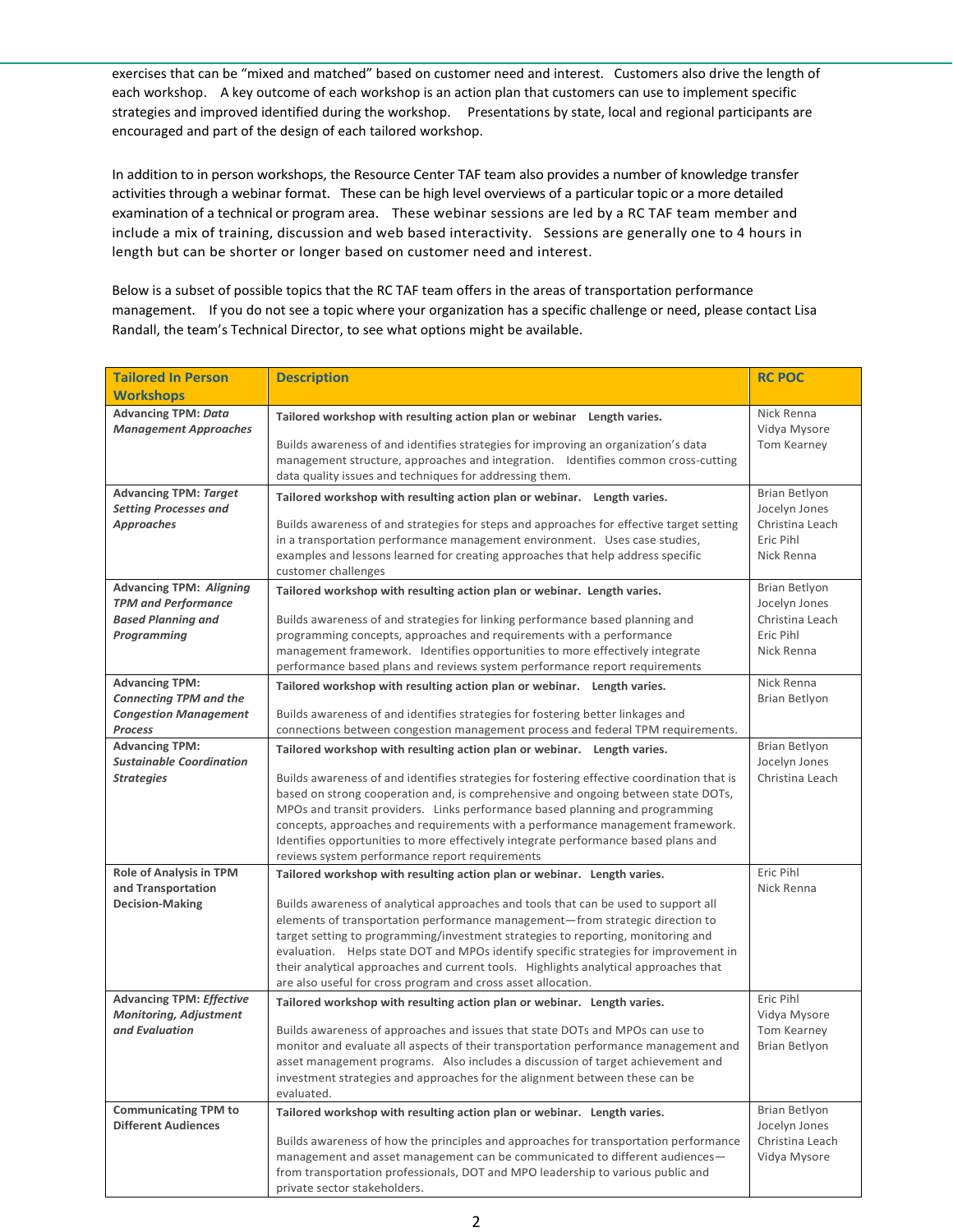| <b>Cross Asset Allocation for</b><br><b>TPM</b>          | Tailored workshop with resulting action plan or webinar. Length varies.                                                                                                                                                                                                                                                                                                                                                                         | Eric Pihl<br>Vidya Mysore       |
|----------------------------------------------------------|-------------------------------------------------------------------------------------------------------------------------------------------------------------------------------------------------------------------------------------------------------------------------------------------------------------------------------------------------------------------------------------------------------------------------------------------------|---------------------------------|
|                                                          | Builds awareness of approaches, methods and tools for trade off analysis between<br>goals, measures and targets. Helps state DOT and MPOs identify specific approaches<br>to improve cross program and cross asset allocation.                                                                                                                                                                                                                  |                                 |
| <b>Understanding TPM and</b><br><b>Asset Management</b>  | Tailored workshop with resulting action plan or webinar. Length varies.                                                                                                                                                                                                                                                                                                                                                                         | Brian Betlyon<br>Jocelyn Jones  |
| <b>Connections</b>                                       | Builds awareness of the connections and linkages between transportation performance<br>management and asset management in an agency's organizational structure and<br>decision-making processes and specific federal requirements. Highlights examples and<br>case studies and identifies specific strategies for enhancement.                                                                                                                  | Christina Leach<br>Vidya Mysore |
| Using Reliability Data, and<br><b>NPMRDS for TPM and</b> | Tailored workshop with resulting action plan or webinar. Length varies.                                                                                                                                                                                                                                                                                                                                                                         | Nick Renna<br>Eric Pihl         |
| <b>Enhanced Transportation</b><br><b>Decision Making</b> | Builds awareness of issues and considerations related to NPMRDS and congestion<br>targets and measures for transportation performance management as well as an<br>overview of how reliability data can be used to support a range of transportation<br>decisions across multiple program areas. Identifies examples and case studies and<br>approaches that DOTs and MPOs can use to improve their use and application of this<br>type of data. |                                 |

If you have a need for technical assistance on a transportation performance management topic that you do not see listed or are not sure who to contact, please reach out to Lisa Randall [\(lisa.randall@dot.gov\)](mailto:lisa.randall@dot.gov), Technical Director.

### **NHI TRAINING**

#### **NHI Training Courses**

The FHWA National Highway Institute (NHI) offers a variety of *foundational*, in person (instructor led training— ILT), blended (both in person or another format) or web based courses on various TPM topics. These courses are generally fee based. More information on these courses is available at:

[https://www.nhi.fhwa.dot.gov/home.aspx.](https://www.nhi.fhwa.dot.gov/home.aspx) Customers request NHI courses through the NHI website. Staff from the FHWA Resource Center typically deliver many of the instructor led (ILT) NHI courses. For questions about the content and focus of a specific course, please contact the overall RC point of contact or the contacts listed on the NHI website.

| <b>NHI Course Title</b>                                                                              | <b>Format</b> | <b>Description</b>                                                                                                                                                                                                                                                         | <b>RC Point of</b>                                                                  |
|------------------------------------------------------------------------------------------------------|---------------|----------------------------------------------------------------------------------------------------------------------------------------------------------------------------------------------------------------------------------------------------------------------------|-------------------------------------------------------------------------------------|
|                                                                                                      |               |                                                                                                                                                                                                                                                                            | <b>Contact</b>                                                                      |
| <b>Overview of MAP-21</b><br><b>TPM Requirements</b><br>(NHI-138004)                                 | <b>ILT</b>    | Provides an overview of federal TPM requirements and highlights the<br>FHWA TPM framework.                                                                                                                                                                                 | <b>Brian Betlyon</b><br>Christina Leach<br>Jocelyn Jones<br>Eric Pihl<br>Nick Renna |
| <b>Performance Based</b><br><b>Planning and</b><br><b>Programming (NHI-</b><br>138007)               | ILT           | Provides an overview of federal TPM requirements in the context of the<br>Performance Based Planning and Programming Processes.                                                                                                                                            | Brian Betlyon<br>Christina Leach<br>Jocelyn Jones                                   |
| <b>Steps to Effective</b><br><b>Target Setting and</b><br><b>Progress Assessment</b><br>(NHI-138012) | <b>ILT</b>    | Provides an overview of steps and approaches for effective target setting<br>in a performance management context.                                                                                                                                                          | Brian Betlyon<br>Christina Leach<br>Jocelyn Jones<br>Eric Pihl<br>Nick Renna        |
| Role of Data in<br>Transportation<br>Performance<br><b>Management (NHI-</b><br>138011)               | <b>ILT</b>    | Provides an overview of TPM data management needs and strategies and<br>organizational approaches. Identifies common cross-cutting data quality<br>issues and techniques for addressing them.                                                                              | Nick Renna<br>Eric Pihl                                                             |
| TPM for Safety (NHI-<br>138006)                                                                      | <b>ILT</b>    | Provides an overview of the provisions of the Safety Performance<br>Measures Final Rule and provides options for setting evidence based<br>targets.                                                                                                                        | Dave Kopacz (RC<br>Safety & Design<br>Team)                                         |
| <b>TPM for Congestion</b><br>(including Freight)<br>(NHI-138010)                                     | Blended       | A blended course where participants take eight hours of self-paced<br>training followed by a live "office hours" webinar session with FHWA<br>instructors. Provides an overview of the provisions of the Congestion<br>(including Freight) Performance Measures Final Rule | Nick Renna<br>Eric Pihl                                                             |